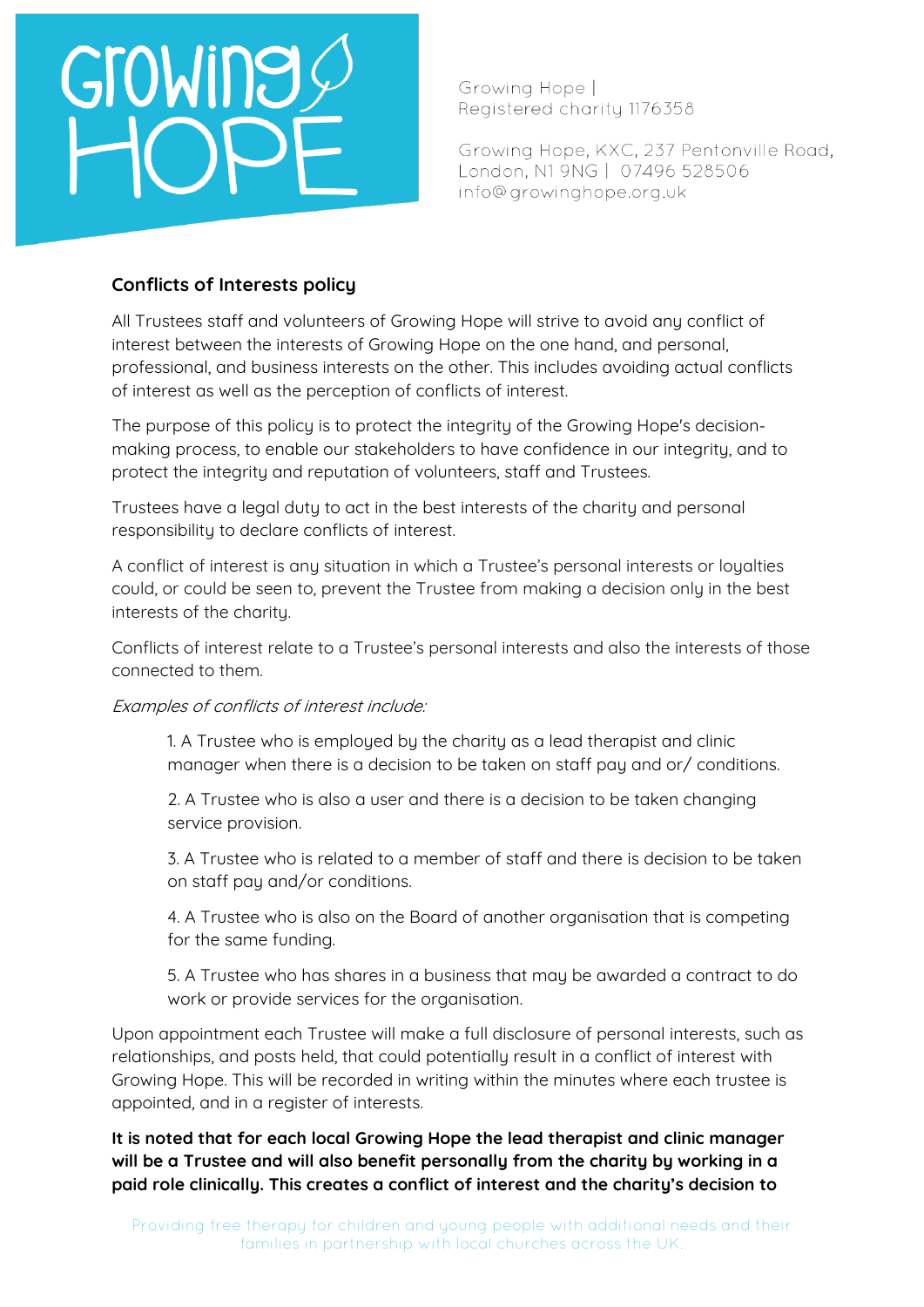# Growing

Growing Hope | Registered charity 1176358

Growing Hope, KXC, 237 Pentonville Road, London, N1 9NG | 07496 528506 info@growinghope.org.uk

**employ them must be legally authorised by the Charity Commission before it can take effect. The lead therapist and clinic manager MUST leave the room for any discussions concerning their employment such as salaries, working conditions, and workload.** 

In the course of meetings or activities, Trustees will declare any interests in a transaction or decision where there may be a conflict between the charity's best interests and the Trustee's personal interests or a conflict between the best interests of two organisations that a Trustee is involved with.

After any disclosures:

- A Trustee **who stands to benefit personally from any decision** will withdraw from discussion and decision-making about that item. This will involve leaving the room while it is discussed. Decisions will be made by a quorum of trustees, excluding the individual who has a conflict of interest.
- Where there is a conflict of loyalty and the affected Trustee **does not stand to gain any benefit personally**, the other Trustees will decide what level of participation, if any, is acceptable on the part of the conflicted Trustee,

A decision about the participation of the affected trustee will depend on whether it is a high risk or controversial decision or could significantly affect, or could be seen to significantly affect, the trustee's decision making at the charity. The affected trustee may be allowed to participate where the existence of his or her other interest poses a low risk to decision making in the charity's interests, or is likely to have only an insignificant bearing on his or her approach to an issue.

All decisions and discussions will be recorded in full in the minutes of the Trustees' meeting or in any resolution in writing (including electronic form) which takes place outside a trustee meeting, according to the charity's constitution.